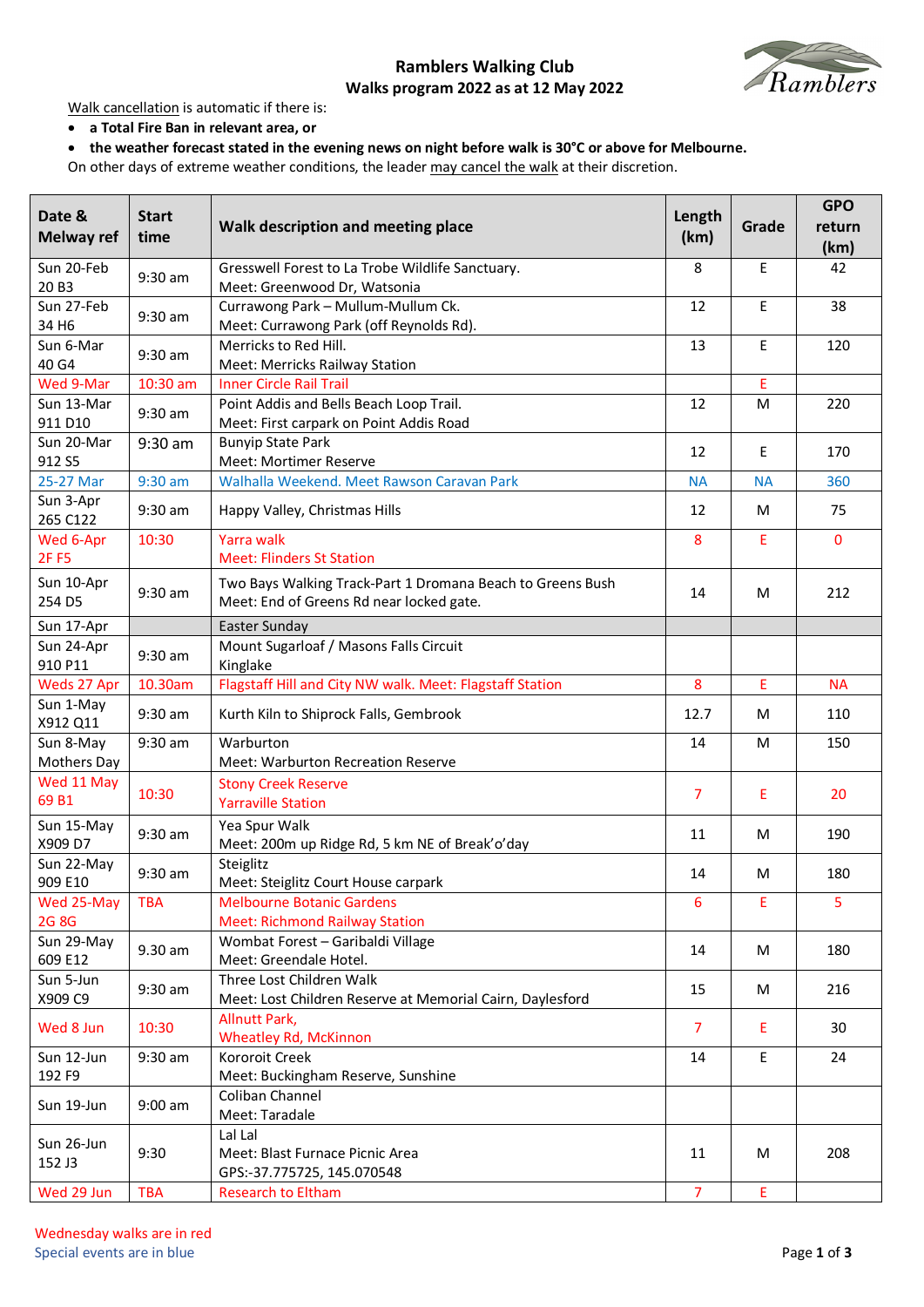## **Ramblers Walking Club**



**Walks program 2022 as at 12 May 2022**

Walk cancellation is automatic if there is:

- **a Total Fire Ban in relevant area, or**
- **the weather forecast stated in the evening news on night before walk is 30°C or above for Melbourne.**

On other days of extreme weather conditions, the leader may cancel the walk at their discretion.

| Date &<br><b>Melway ref</b>     | <b>Start</b><br>time              | Walk description and meeting place                                                       | Length<br>(km) | Grade      | <b>GPO</b><br>return<br>(km) |
|---------------------------------|-----------------------------------|------------------------------------------------------------------------------------------|----------------|------------|------------------------------|
| Sun 3-Jul<br>X909 D7            | $9:30$ am                         | Paul's Range<br>Meet: McKenzie Reserve. Bell St, Yarra Glen                              | 12             | М          | 160                          |
| Sun 10-Jul<br>394 G11           | 9:30 am                           | St Andrews to Smiths Gully<br>Meet: St Andrews Market carpark                            | 13             | M          | 100                          |
| Wed 13-Jul                      | 10:30 am                          | <b>Mount Waverley/Valley Reserve</b>                                                     |                | E          | 46                           |
| Sun 17-Jul                      | 8:45 am<br>for a 9:00<br>am start | Gorge View Walk (Mt Blackwood to Swans Rd).<br>Meet: Swans Rd (details to follow).       | 12             | М          | 150                          |
| Sat 23-Jul                      |                                   | Christmas in July/Mid-year brunch<br>Venue: Laurel Hotel, Ascot Vale                     |                |            |                              |
| Sun 24-Jul                      | 9:30 am                           | Tanglefoot<br>Meet: TBA                                                                  | <b>TBA</b>     | <b>TBA</b> | <b>TBA</b>                   |
| Wed 27 Jul                      | $10:30$ am                        | <b>Edwardes Lake, Reservoir</b><br>Meet: TBA                                             | 6              | Ε          | 28                           |
| Sun 31-Jul                      | 9:30 am                           | Creswick Forest Walk, Creswick Tourist Information Centre                                |                | M          | 240                          |
| Sun 7-Aug<br>82 C10             | 9:30 am                           | Churchill to Trig Point Lookout<br>Meet: Churchill Picnic Area, Churchill Park Drive     | 11             | M          | 65                           |
| Sun 14-Aug                      | 9:30am                            | La Franchi Hut, Kooroocheang<br>Meet: TBA                                                | 12             | М          | 260                          |
| <b>Wed 17-</b><br>Aug           | 10:30                             | <b>Alphington Amble</b><br><b>Meet: Alphington Station</b>                               | 7              | Ε          | 18                           |
| Sun 21-Aug                      | 9:30                              | Wallaby Cascade, Whittlesea<br>Meet: TBA                                                 | 13             | М          | 120                          |
| Sun 28-Aug                      | $9:00$ am                         | Two Bays Walking Track: Part 2 - Greens Bush to Cape Schank<br>Meet: Cape Schank carpark | 14             | M          | 200                          |
| Sun 4-Sep<br>900 J5             | $9:30$ am                         | <b>McIvor Range</b><br>Meet: Heathcote Information Centre                                | 12             | M          | 200                          |
| Wed 7 Sep                       | 10:30 am                          | <b>Newmarket Historical walk</b><br><b>Meet: Newmarket Station</b>                       | 8              | Ε          | 10                           |
| Sun 11-Sep                      | 9:00am                            | Welsh Village, Chewton<br>Meet: TBA                                                      | 13             | M          | 180                          |
| Sun 18-Sep<br>127 E5            | 8:45 am<br>for a 9:00<br>am start | Whisky Creek (O'Briens Rd to Mt Blackwood).<br>Meet: Mount Blackwood                     | 12             | $M-H$      | 150*                         |
| Sun 25-Sep<br>Melways<br>609H10 | 9:30 am                           | Murrindindi River<br>Meet: Cnr Melba Hwy and Murrindindi Rd                              | 12 km          | Easy       | 200                          |
| Wed 28-Sep                      | 10:30AM                           | <b>Gardiners Creek</b>                                                                   |                |            |                              |
| 69B1                            |                                   | <b>Meet East Malvern Station</b>                                                         |                |            |                              |
| Sun 2-Oct<br>156 K11            | 9:30 am                           | Sorrento<br>Meet: St Pauls Road back beach near toilet block                             | 14             | M          | 200                          |
| Sun 9-Oct                       |                                   | Menzies Creek. Meet: Butterfield Reserve Cnr Old Emerald Rd &                            | 13             | M          | 90                           |
| X910P9                          | 9:30 am                           | Emerald-Monbulk Rd                                                                       |                |            |                              |
| Wed 12-Oct                      | 7:30 pm                           | <b>AGM - Unitarian Church, East Melbourne</b>                                            | <b>NA</b>      | <b>NA</b>  | <b>NA</b>                    |
| Sun 16-Oct<br>610R9             | 9:30 am                           | Cherokee to Mt Macedon<br>Cherokee CFA                                                   | 14             | M          | 120 km                       |